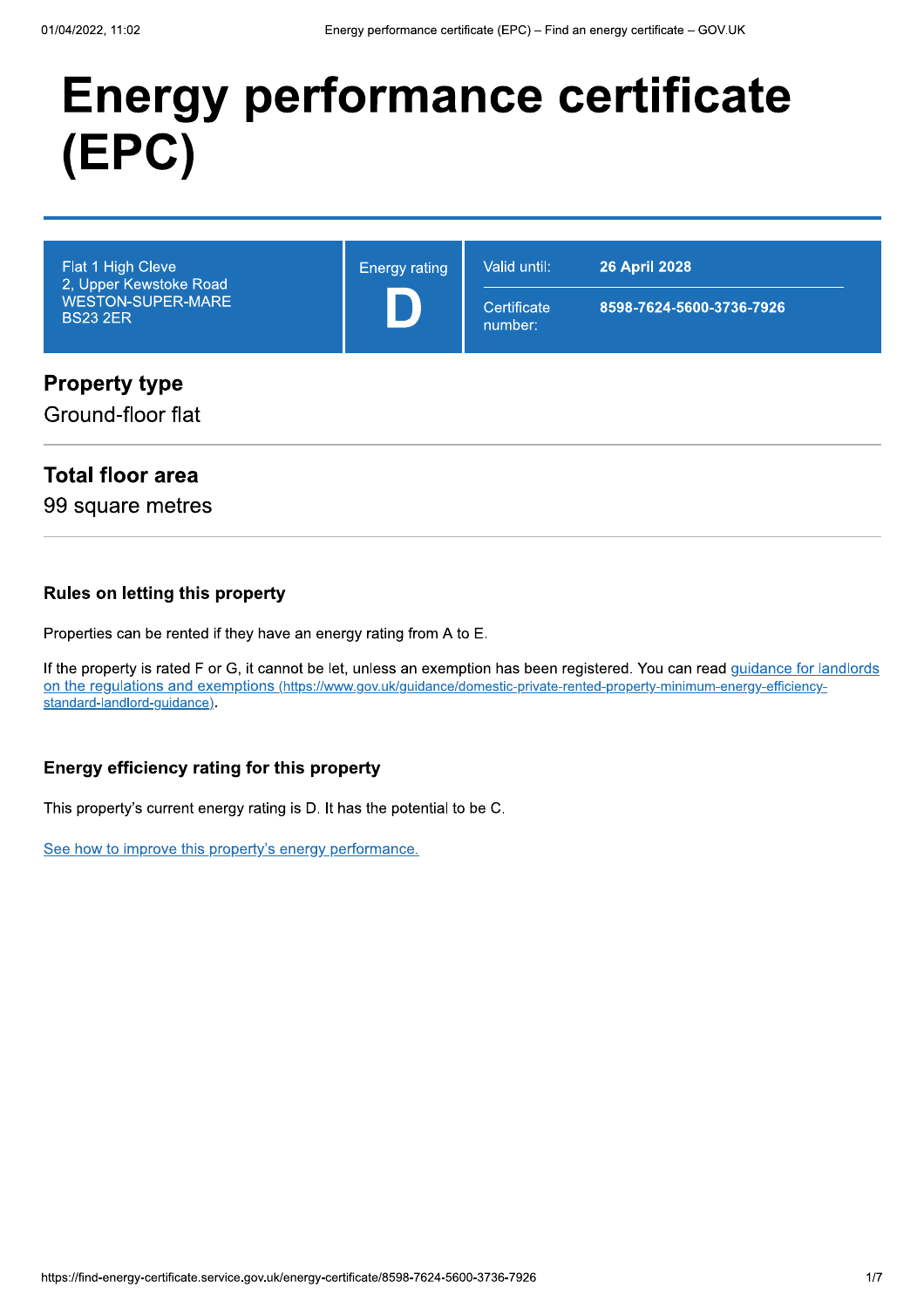| <b>Score</b> | <b>Energy rating</b> | <b>Current</b> | <b>Potential</b> |
|--------------|----------------------|----------------|------------------|
| $92 +$       | A                    |                |                  |
| 81-91        | Β                    |                |                  |
| 69-80        | $\mathbf C$          |                | 72   C           |
| 55-68        | II)                  | 58<br>D        |                  |
| 39-54        | Е                    |                |                  |
| $21 - 38$    | F                    |                |                  |
| $1 - 20$     | Q                    |                |                  |

The graph shows this property's current and potential energy efficiency.

Properties are given a rating from A (most efficient) to G (least efficient).

Properties are also given a score. The higher the number the lower your fuel bills are likely to be.

For properties in England and Wales:

- the average energy rating is D
- $\bullet$  the average energy score is 60

#### Breakdown of property's energy performance

This section shows the energy performance for features of this property. The assessment does not consider the condition of a feature and how well it is working.

Each feature is assessed as one of the following:

- very good (most efficient)
- $\bullet$  good
- average
- $\bullet$  poor
- very poor (least efficient)

When the description says "assumed", it means that the feature could not be inspected and an assumption has been made based on the property's age and type.

| Feature      | <b>Description</b>                                        | Rating  |
|--------------|-----------------------------------------------------------|---------|
| Wall         | Sandstone or limestone, as built, no insulation (assumed) | Poor    |
| Window       | Mostly secondary glazing                                  | Average |
| Main heating | Boiler and radiators, electric                            | Average |

https://find-energy-certificate.service.gov.uk/energy-certificate/8598-7624-5600-3736-7926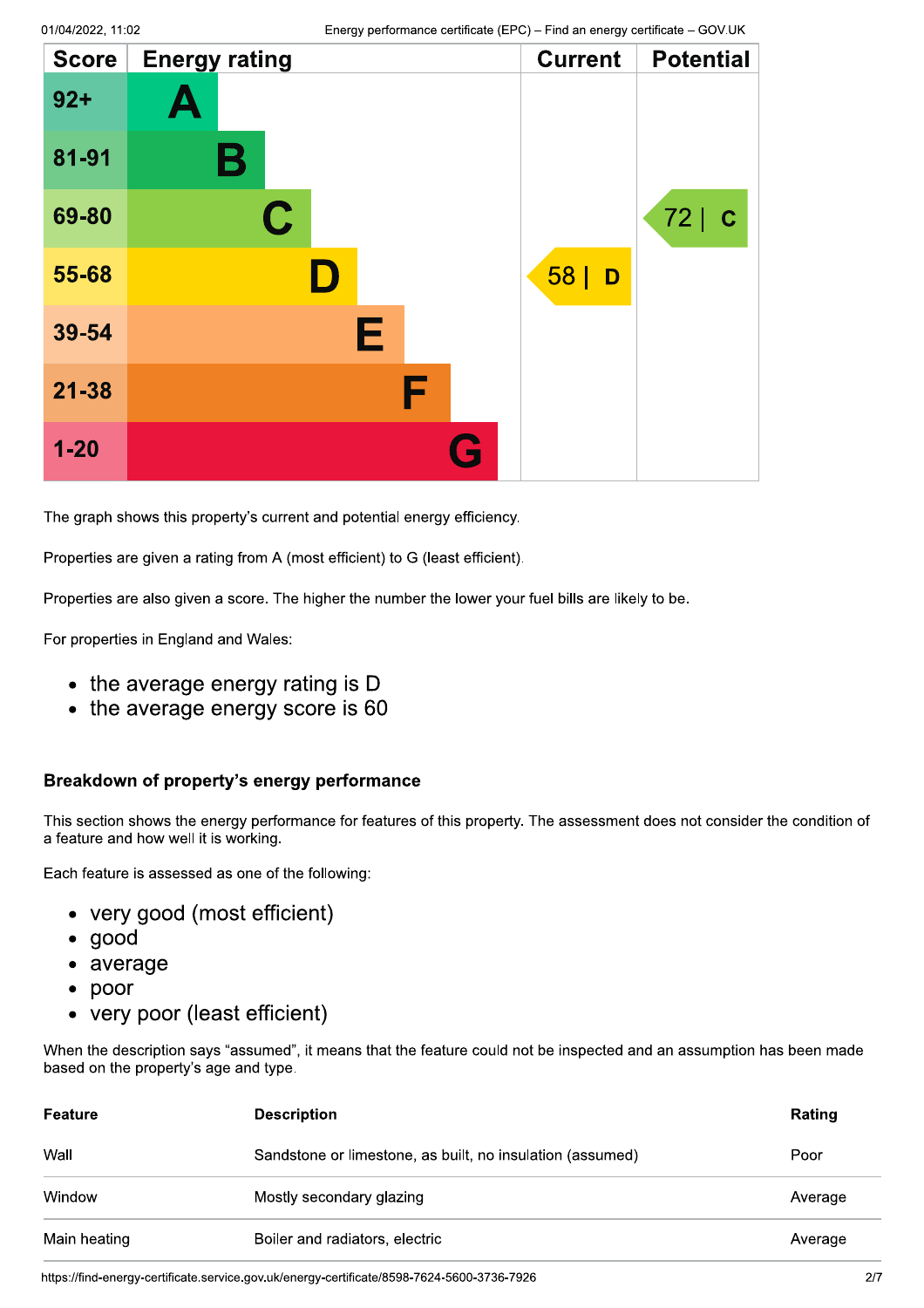01/04/2022, 11:02

Energy performance certificate (EPC) - Find an energy certificate - GOV.UK

| <b>Feature</b>       | <b>Description</b>                          | Rating    |
|----------------------|---------------------------------------------|-----------|
| Main heating control | Programmer, room thermostat and TRVs        | Good      |
| Hot water            | From main system, no cylinder thermostat    | Poor      |
| Lighting             | Low energy lighting in 71% of fixed outlets | Very good |
| Roof                 | (another dwelling above)                    | N/A       |
| Floor                | Suspended, no insulation (assumed)          | N/A       |
| Secondary heating    | None                                        | N/A       |

#### **Primary energy use**

The primary energy use for this property per year is 493 kilowatt hours per square metre (kWh/m2).

What is primary energy use?

### **Additional information**

Additional information about this property:

• Stone walls present, not insulated

#### **Environmental impact of this property**

This property's current environmental impact rating is F. It has the potential to be E.

Properties are rated in a scale from A to G based on how much carbon dioxide (CO2) they produce.

Properties with an A rating produce less CO2 than G rated properties.

#### An average household produces

6 tonnes of CO<sub>2</sub>

#### This property produces

8.3 tonnes of CO2

#### This property's potential production

5.5 tonnes of CO2

By making the recommended changes, you could reduce this property's CO2 emissions by 2.8 tonnes per year. This will help to protect the environment.

Environmental impact ratings are based on assumptions about average occupancy and energy use. They may not reflect how energy is consumed by the people living at the property.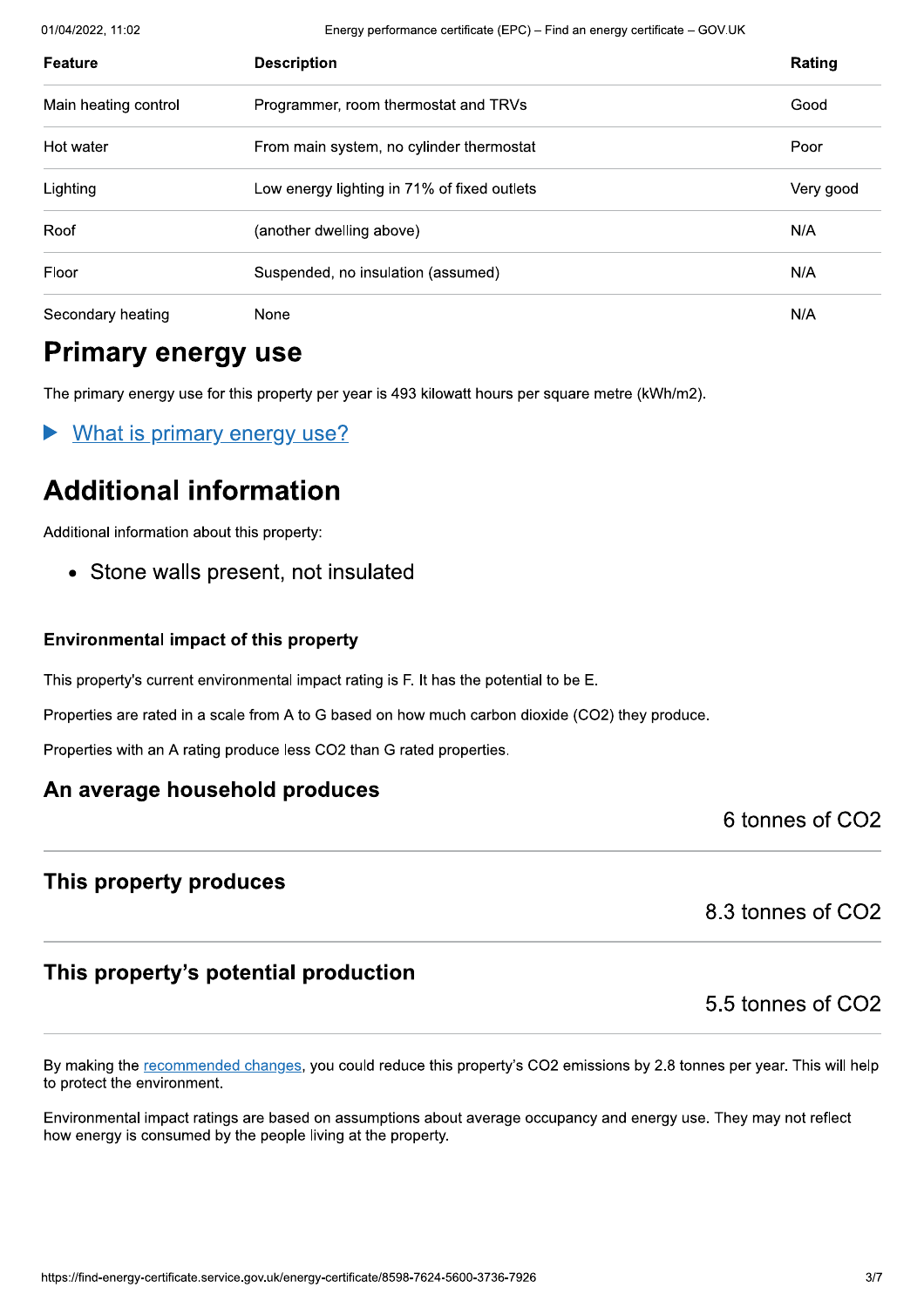Potential energy

rating

0

#### How to improve this property's energy performance

Making any of the recommended changes will improve this property's energy efficien

Energy performance certificate (EPC) – Find an energy c<br>
How to improve this property's energy performance<br>
Making any of the recommended changes will improve this property's energy efficiency.<br>
If you make all of the reco all of the recommended changes, this will improve the property's energy rating and score from  $D(58)$  to  $C(72)$ .

#### What is an energy rating?

# Recommendation 1: Internal or external wall insulation **Procedure Commendation 1: Internal or external wall<br>
Insulation<br>
Internal or external wall insulation<br>
Typical installation cost<br>
Fypical yearly saving<br>
Typical yearly saving<br>
E263**

Internal or exter

Potential rating after carrying out recommendation 1

| Recommendation 2: Floor insulation (suspended floor) |               |
|------------------------------------------------------|---------------|
| Floor insulation (suspended floor)                   |               |
| <b>Typical installation cost</b>                     |               |
|                                                      | £800 - £1,200 |
| <b>Typical yearly saving</b>                         |               |
|                                                      | £114          |

#### Recommendation 3: Low energy lighting

Low enerav liahtina

#### Typical installation cost

 $72|C$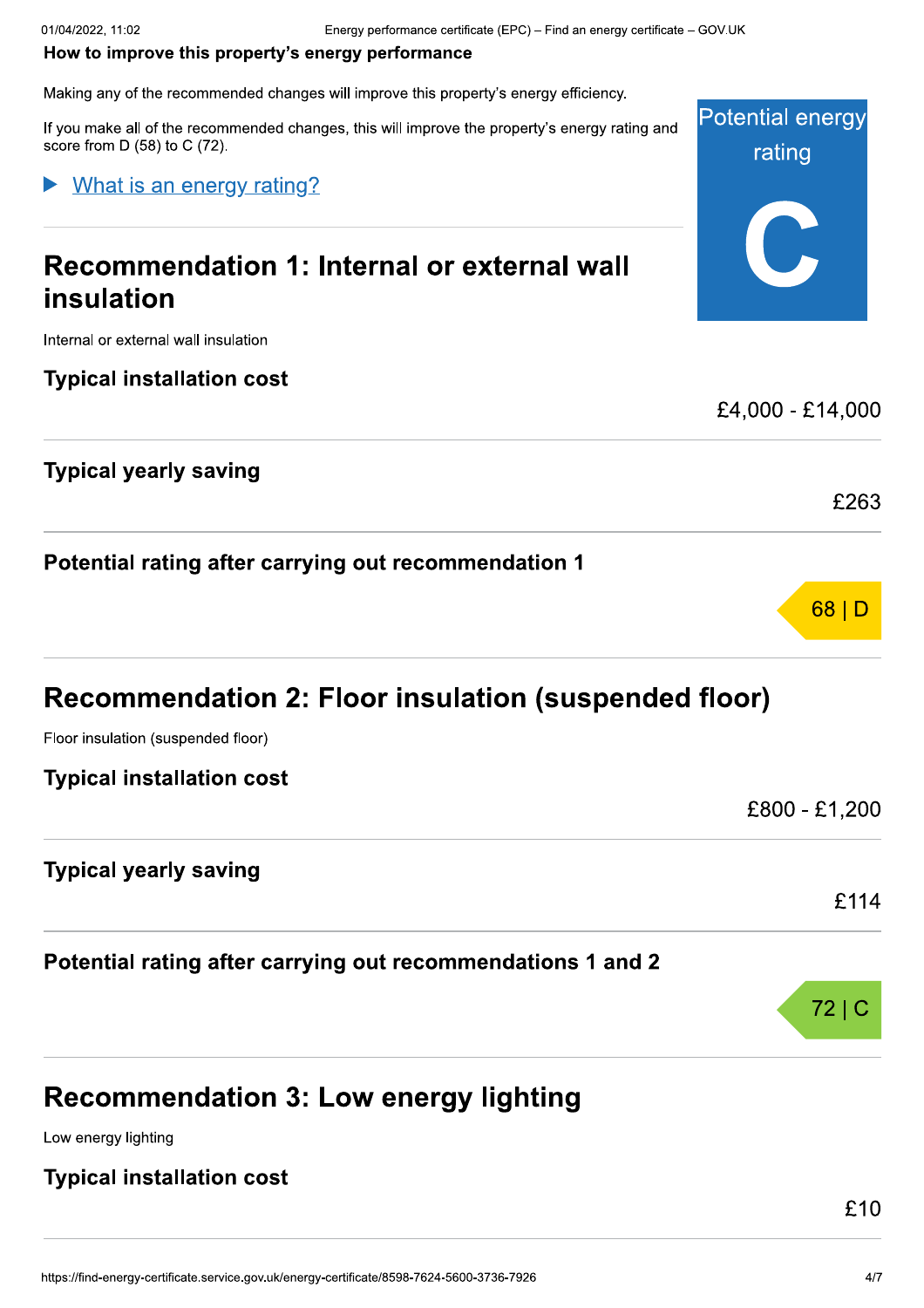#### Potential rating after carrying out recommendations 1 to 3



£1206

£395

### **Paying for energy improvements**

Find energy grants and ways to save energy in your home. (https://www.gov.uk/improve-energy-efficiency)

#### **Estimated energy use and potential savings**

Estimated yearly energy cost for this property

#### **Potential saving**

The estimated cost shows how much the average household would spend in this property for heating, lighting and hot water. It is not based on how energy is used by the people living at the property.

The estimated saving is based on making all of the recommendations in how to improve this property's energy performance.

For advice on how to reduce your energy bills visit Simple Energy Advice (https://www.simpleenergyadvice.org.uk/).

## Heating use in this property

Heating a property usually makes up the majority of energy costs.

#### Estimated energy used to heat this property

#### **Space heating**

11828 kWh per year

#### **Water heating**

3447 kWh per year

#### Potential energy savings by installing insulation

**Type of insulation** 

Amount of energy saved

Solid wall insulation

3727 kWh per year

#### Contacting the assessor and accreditation scheme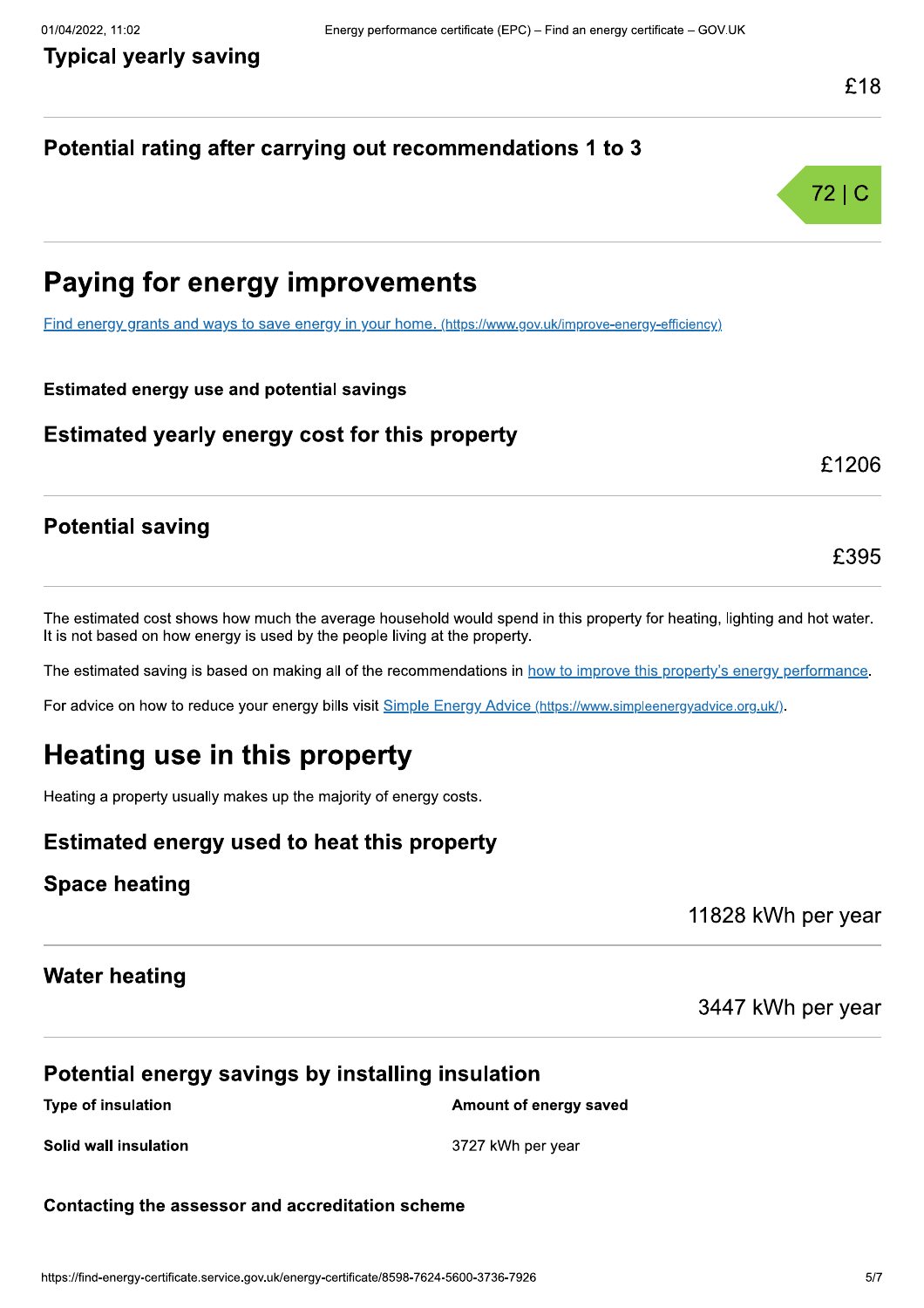This EPC was created by a qualified energy assessor.

If you are unhappy about your property's energy assessment or certificate, you can complain to the assessor directly.

If you are still unhappy after contacting the assessor, you should contact the assessor's accreditation scheme.

Accreditation schemes are appointed by the government to ensure that assessors are qualified to carry out EPC assessments.

#### **Assessor contact details**

#### Assessor's name

**Gary Langdale** 

#### **Telephone**

01934 644062

#### **Email**

gary@a1-homeinspectors.co.uk

#### **Accreditation scheme contact details**

#### **Accreditation scheme**

**Elmhurst Energy Systems Ltd** 

#### **Assessor ID**

EES/018067

#### **Telephone**

01455 883 250

#### **Email**

enquiries@elmhurstenergy.co.uk

#### **Assessment details**

#### **Assessor's declaration** No related party

#### Date of assessment

26 April 2018